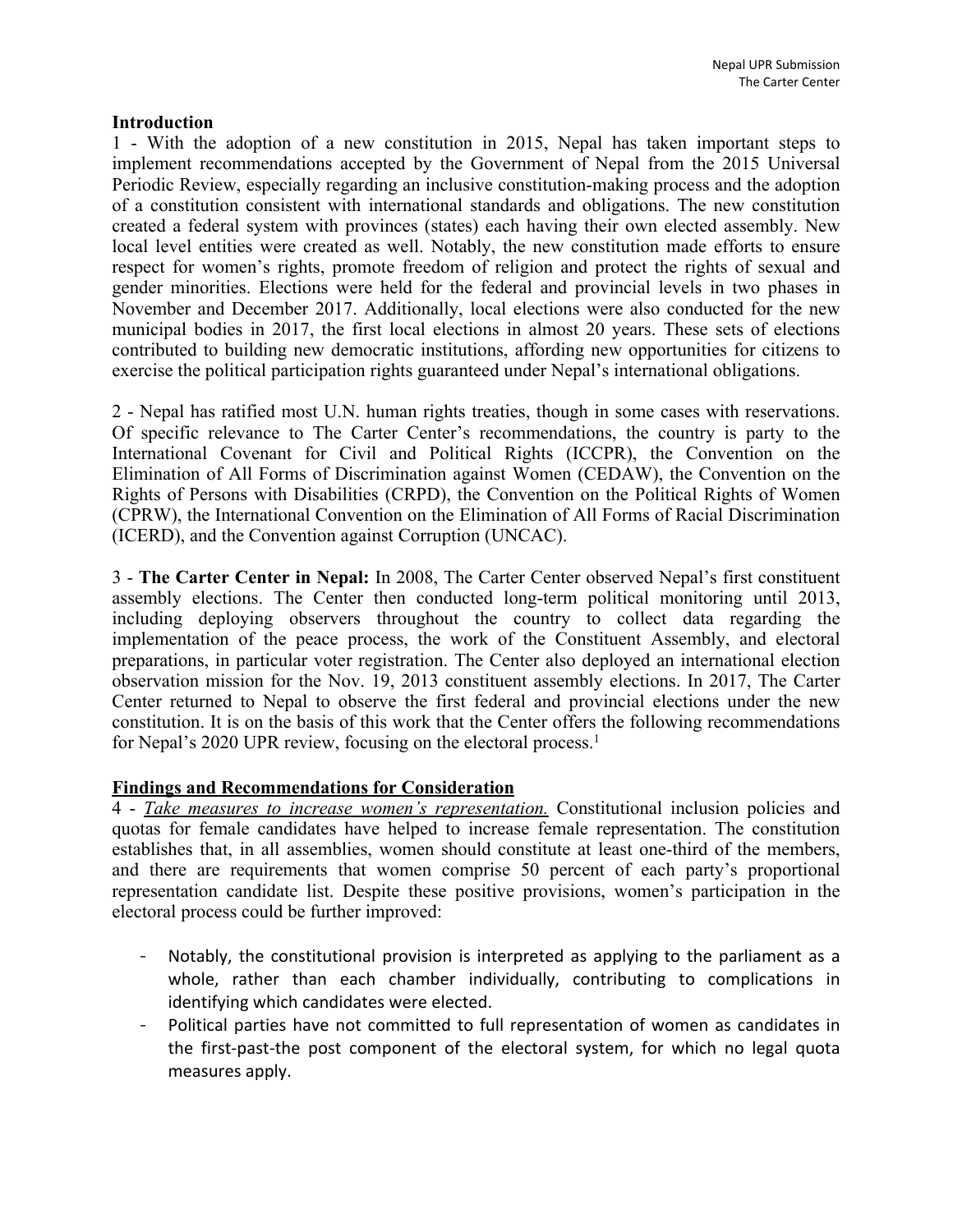- Election day observation indicated that the number of women polling staff, and particularly polling officers, was still considerably less than that of men.

5 - Consistent with Nepal'<sup>s</sup> obligations to take temporary special measures to promote de jure equality for women, The Carter Center recommends that the Government of Nepal build on steps already taken to improve women'<sup>s</sup> representation by addressing remaining obstacles to women'<sup>s</sup> participation as candidates, especially in the first-past-the-post componen<sup>t</sup> of the electoral system; that political parties do more to promote meaningful inclusion of women as candidates and party officials; and that the Election Commission of Nepal (ECN) increase the number of women election officials. 2

6 - *Ensure steps are taken to ensure equal inclusion in voter registration.* For the 2017 electoral cycle, the ECN updated the 2013 registration database. This exercise showed impressive results, adding close to 1.4 million voters to the register for the provincial and federal elections. However, several issues remain to be addressed for voter registration to fully meet international obligations for universal suffrage. Among these issues:

- - Women comprise more than 50 percent of Nepal'<sup>s</sup> adult population, but they constitute only 49.5 percent of registered voters. This indicates <sup>a</sup> need to increase voter registration outreach to women.
- - Legal provisions make it difficult for some married women, disadvantaged people, and others without documents to prove citizenship and be included in the voter register.
- Citizens residing temporarily outside Nepal are unable to register, and citizens who have migrated within the country often find it difficult to be on the voter list of the constituency in which they actually live.<sup>3</sup>

7 - The Carter Center recommends that the Government of Nepal take steps necessary to provide for <sup>a</sup> fully inclusive voter register. These steps include conducting an audit of the voter register; expanding voter registration to include all adult citizens; and taking proactive measures to ensure that all citizens have access to documents needed for voter registration, especially married women and other people lacking proof of citizenship.

8 - *Ensure that all registered voters are able to cast <sup>a</sup> ballot.* In 2017, hundreds of thousands of polling staff and security personnel were unable to exercise their right to vote, as the ECN did not ensure the right to vote for staff deputized for polling duties outside their home constituencies, despite <sup>a</sup> Supreme Court decision that their right to vote should be provided for. The Carter Center recommends that appropriate measures be adopted to ensure that all eligible voters, including poll workers and security personnel, are able to cast ballots in line with Nepal'<sup>s</sup> obligations under Art. 25 of the ICCPR. Although Nepalis abroad were not able to vote in 2017, the Center welcomes <sup>a</sup> subsequent Supreme Court decision to expand voting rights to this group of citizens and recommends its implementation prior to the next general election.

9 - *Expand voter education efforts.* Comprehensive voter education is essential to inform the electorate of their rights and to clarify procedures ahead of election day, thus ensuring that citizens can exercise their electoral rights. <sup>4</sup> Voter education efforts during the 2017 election process were insufficient in par<sup>t</sup> because of the compressed electoral timeframe and late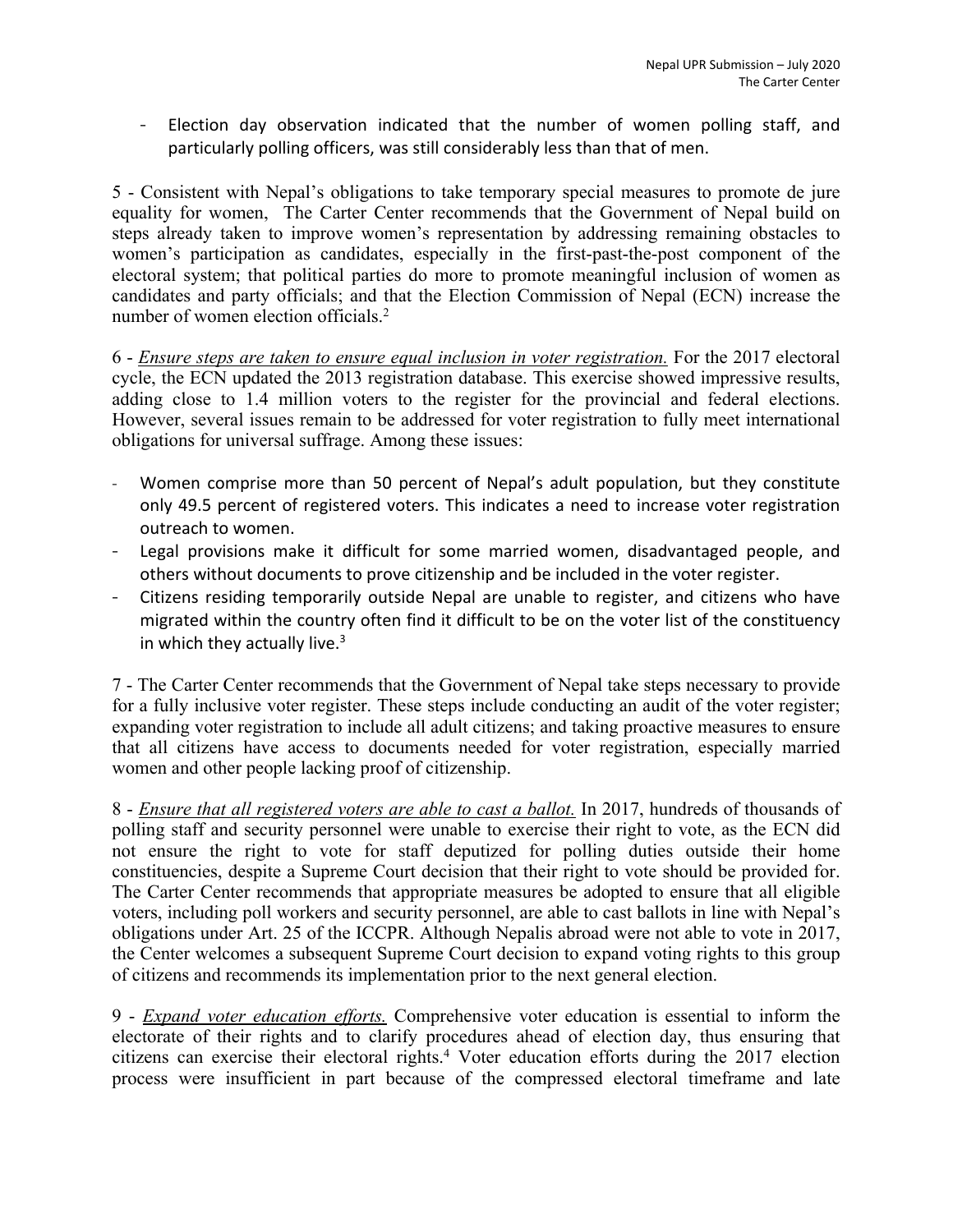decisions on ballot design. According to Carter Center observers, voter education in many districts frequently seemed to be left to party activists or were not visible at all. The ECN'<sup>s</sup> voter education focused on showing voters how to mark the ballot. While this was an important task given the changes in the voting process, The Carter Center recommends that more extensive voter education be undertaken, including providing information to voters about the powers and responsibilities of the elected bodies under the new constitution.

10 - *Increase transparency in the electoral process.* There were limitations on transparency during the 2017 electoral process. These included closed ECN decision-making processes, the lack of publication of complete results data, and restrictions concerning domestic and international observation. Ballot printing was not open to observation, and there were several instances of polling or counting officials limiting or refusing access to international observers, despite ECN instructions to facilitate the presence of international observers. The presence of observers is integral to ensuring the transparency and integrity of an election and The Carter Center recommends ensuring that accredited observers are able to have full access to the election process.

11 - *Ensure that legislation and practice fully reflect Nepal'<sup>s</sup> international obligations to provide for transparency in campaign financing and for equitable campaign opportunities.* During the 2017 election period, there was <sup>a</sup> lack of enforcement of campaign expenditure limitations. Some candidates' campaign spending clearly exceeded the prescribed ceiling. The Carter Center recommends that measures be undertaken to regulate campaign finance to ensure <sup>a</sup> fair election process, including requiring disclosure of campaign and party finances, realistic campaign spending limits, regular public reporting, and increased enforcement powers for the ECN.<sup>5</sup>

12 - *Ensure that electoral regulations do not unduly restrict freedom of expression.* The code of conduct, in some cases, was overly detailed and restrictive for political parties, campaigns, government, media, and nongovernmental organizations. This led to excessive limitations on the use of media and electoral advertising, bans on opinion polls during the campaign period and requirements that election materials (such as pamphlets and flags) be in <sup>a</sup> specific format. The Carter Center recommends that restrictions on campaigning be reviewed and modified to ensure that they are in line with Nepal'<sup>s</sup> international obligations under article 19 of the ICCPR. 6

13 - *Increase access to the electoral process for persons with disabilities.* Access to the electoral process was often difficult for persons with disabilities, including voter registration, polling, and voter education. Although the ECN made some efforts to conduct voter awareness meetings with organizations representing people with disabilities, it was widely felt by these groups that these measures were insufficient and that the electoral procedures were not accessible. The restriction on vehicle mobility during election day was often mentioned as hindering the voting rights of people with disabilities, as provisions for vehicle passes for persons with disabilities could not be used by most because of bureaucratic difficulties involved in obtaining the pass. The Carter Center recommends that greater efforts be made to promote access to the election process by persons with disabilities, including increasing the number of accessible polling centers, improving voter education for disabled persons and reviewing procedures consistent with Nepal'<sup>s</sup> obligations under Art. 29 of the CRPD.

<sup>&</sup>lt;sup>1</sup> Find the Carter Center's Preliminary Statement on Nepal's 2017 elections at this [link](https://www.cartercenter.org/resources/pdfs/news/peace_publications/election_reports/nepal-prelim-120817.pdf).